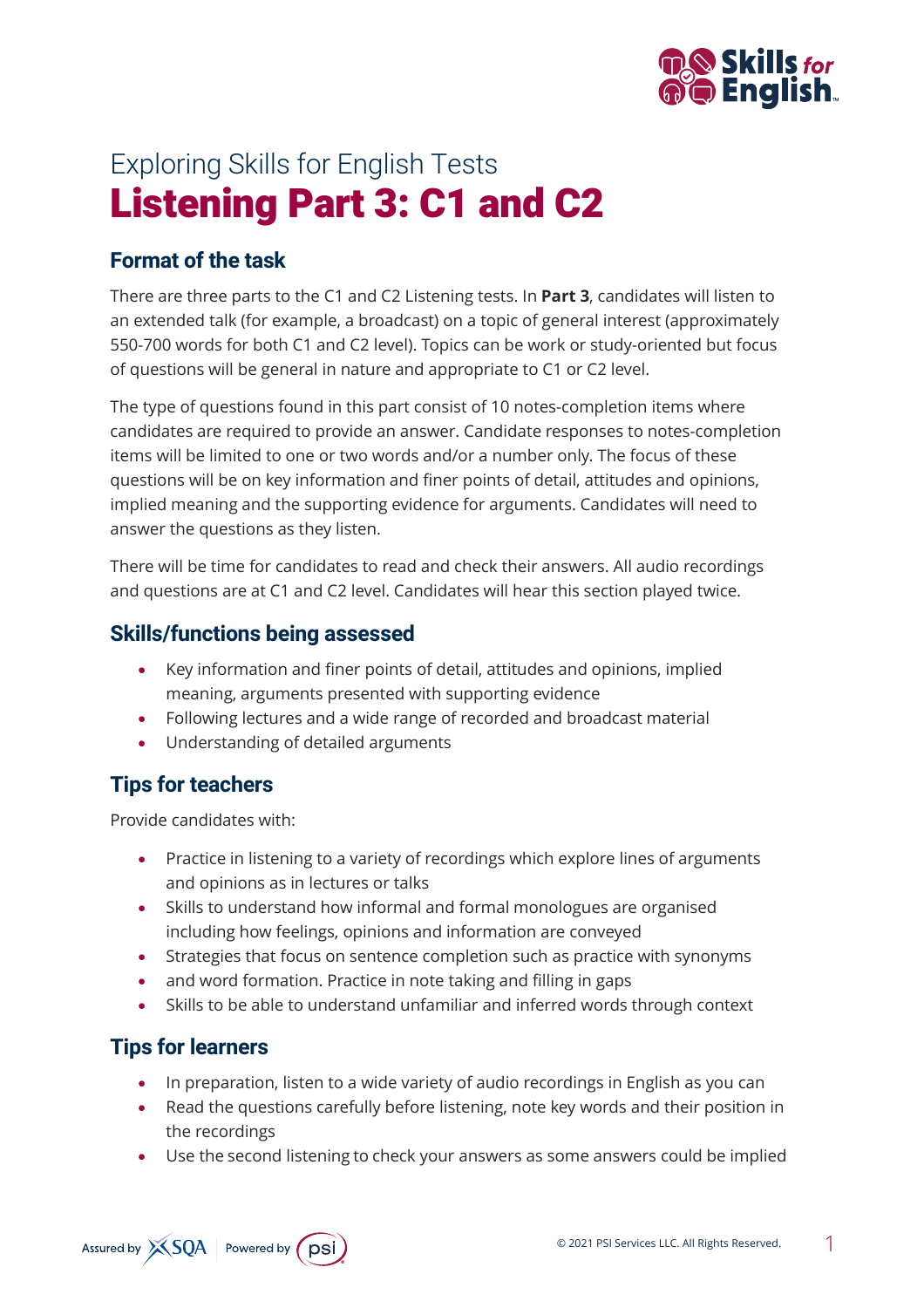

- Practise using cues in the text to help you identify meanings of words/phrases you don't know.
- Practice note taking exercises where there are gaps to identify the relevant information, ideas and opinions
- Prepare by using the online Skills for English (SfE) practice tests

## **Sample C1/C2 Listening Part 3 Task**

The extract below is a short example of the type of recordings and questions a candidate may encounter in Part 3.

(Speaker 1: male)

Listen to longer monologues for practice and try and notice new vocabulary.

| Good morning everyone. My name is Adam Smith and I work as a lecturer at the                                                                                                                                                                                                                                                                                                                                                                                                                                                                                                                                                                                                 |
|------------------------------------------------------------------------------------------------------------------------------------------------------------------------------------------------------------------------------------------------------------------------------------------------------------------------------------------------------------------------------------------------------------------------------------------------------------------------------------------------------------------------------------------------------------------------------------------------------------------------------------------------------------------------------|
| university here. Part of my role is to help you settle into university life so that you                                                                                                                                                                                                                                                                                                                                                                                                                                                                                                                                                                                      |
| can cope with the academic demands of your courses. But today I really want to                                                                                                                                                                                                                                                                                                                                                                                                                                                                                                                                                                                               |
| focus our attention on the <b>informal</b> side of learning a language which is shaped                                                                                                                                                                                                                                                                                                                                                                                                                                                                                                                                                                                       |
| and defined by culture and social practice. So, I want to begin this talk today with<br>some guidance about making the most of your life here in the UK and specifically<br>how to apply your language to the outside world.                                                                                                                                                                                                                                                                                                                                                                                                                                                 |
| One of the most demanding aspects of learning and settling into a new country is                                                                                                                                                                                                                                                                                                                                                                                                                                                                                                                                                                                             |
| navigating the <b>unwritten</b> rules of human relationships. Because learning a<br>language is not merely about learning vocabulary and phrases, it's also about<br>understanding the cultural norms and how to apply these rules alongside the<br>language you use in your interactions with people.                                                                                                                                                                                                                                                                                                                                                                       |
| For example, let's imagine that you go to the shop and do something which is of<br>itself very British - purchasing some crisps and a sandwich! (laugh) Now, you may<br>know the appropriate language and phrases that are required to buy these items -<br>perhaps a simple "Can I take these, please"? But can you use the appropriate<br>cultural behaviours which are generally expected with such expressions? This<br>includes eye contact and possibly a smile. And depending on the location, place,<br>and time, may warrant a little social interaction, but as an absolute minimum I<br>would suggest that it should certainly include a "please" and "thank you" |
|                                                                                                                                                                                                                                                                                                                                                                                                                                                                                                                                                                                                                                                                              |

All the speakers that you hear will have clear accents.